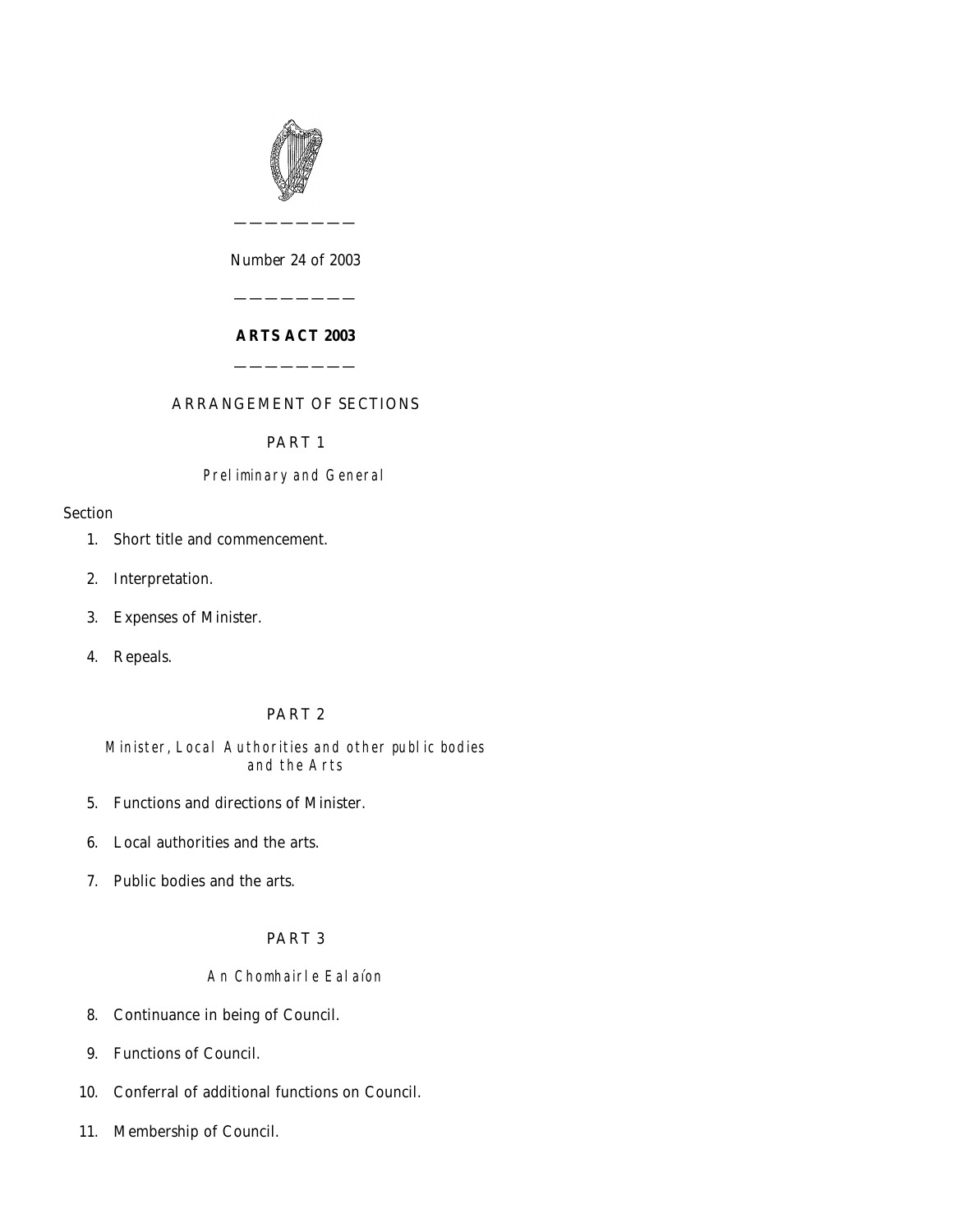| [No. 24.] | Arts Act 2003. | [2003.] |
|-----------|----------------|---------|
|           |                |         |

Section

- [12. Conditions of office of members of Council.](#page-7-0)
- [13. Casual vacancies among members of Council.](#page-8-0)
- [14. Remuneration of members of Council.](#page-8-0)
- [15. Director of Council.](#page-8-0)
- [16. Meetings and procedure.](#page-8-0)
- [17. Membership of either House of Oireachtas or European](#page-9-0) [Parliament.](#page-9-0)
- [18. Disclosure by members of Council of certain interests.](#page-10-0)
- [19. Disclosure by members of staff of certain interests.](#page-10-0)
- [20. Prohibition of unauthorised disclosure of confidential](#page-11-0) [information.](#page-11-0)
- [21. Special committees.](#page-11-0)
- [22. Other committees of Council.](#page-12-0)
- [23. Grants to Council.](#page-13-0)
- [24. Funding of the arts.](#page-13-0)
- [25. Accounts and audits.](#page-13-0)
- [26. Annual report and information.](#page-13-0)
- [27. Freedom of information.](#page-14-0)
- [28. Gifts.](#page-14-0)
- [29. Staff.](#page-14-0)
- [30. Remuneration of staff.](#page-15-0)
- [31. Superannuation.](#page-15-0)
- [32. Examination of accounts.](#page-16-0)

Acts Referred to

————————

| Arts Act 1951                          | 1951, No. 9  |
|----------------------------------------|--------------|
| Arts Act 1973                          | 1973, No. 33 |
| Companies Act 1990                     | 1990, No. 33 |
| European Parliament Elections Act 1997 | 1997, No. 2  |
| Freedom of Information Act 1997        | 1997, No. 13 |
| Health Act 1970                        | 1970. No. 1  |
| Local Government Act 2001              | 2001, No. 37 |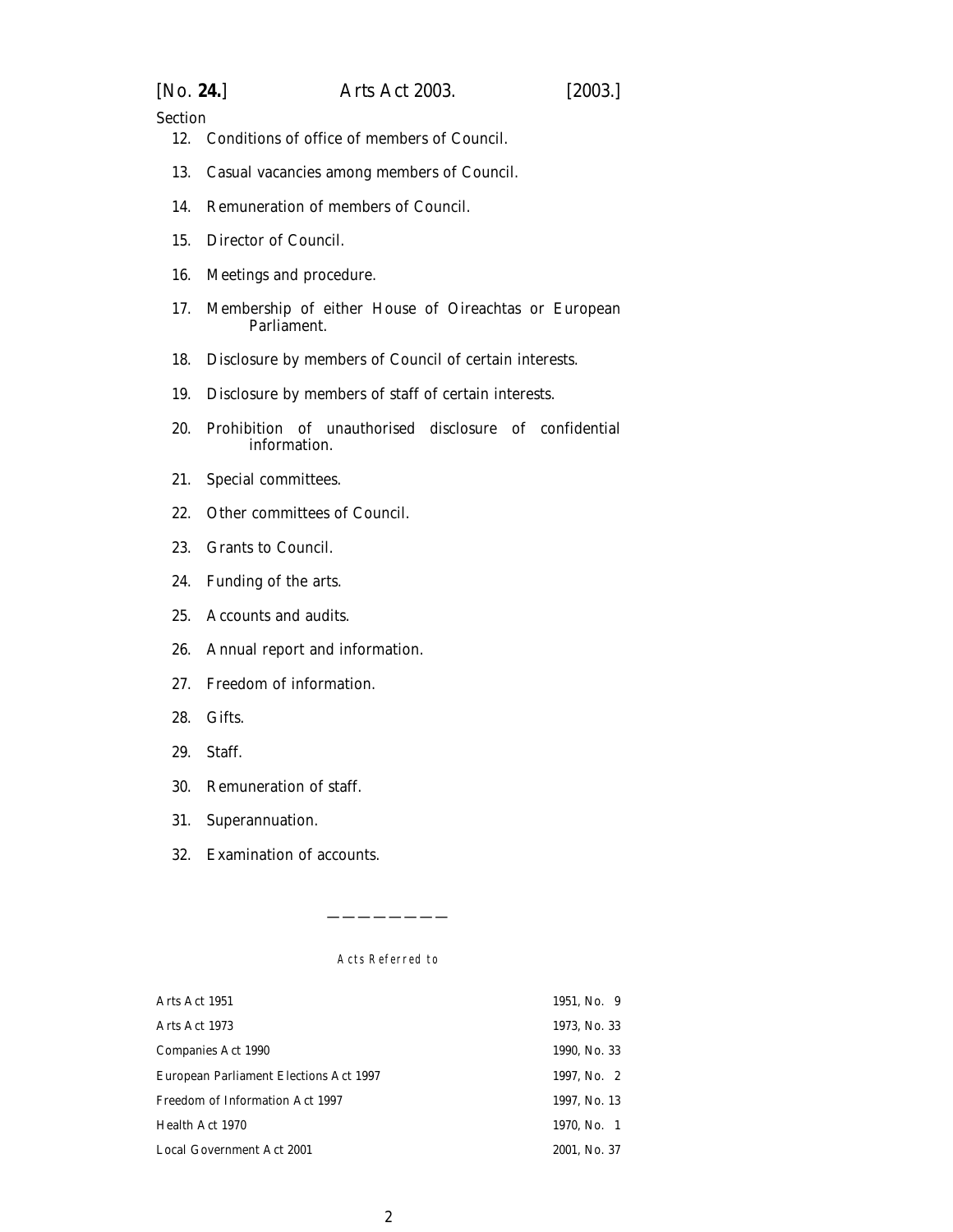<span id="page-2-0"></span>

*Number* 24 *of* 2003

————————

————————

### **ARTS ACT 2003**

————————

AN ACT TO PROMOTE THE DEVELOPMENT OF AND PAR-TICIPATION IN THE ARTS; TO REPEAL THE ARTS ACT 1951, AND THE ARTS ACT 1973; TO CONTINUE IN BEING AN CHOMHAIRLE EALAÍON; TO CONFER CER-TAIN FUNCTIONS IN RELATION TO THE ARTS ON THE MINISTER FOR ARTS, SPORT AND TOURISM; AND TO PROVIDE FOR MATTERS CONNECTED THEREWITH. [8*th July*, 2003]

BE IT ENACTED BY THE OIREACHTAS AS FOLLOWS:

### PART 1

### Preliminary and General

**1.**—(1) This Act may be cited as the Arts Act 2003.

Short title and commencement.

(2) This Act shall come into operation on such day or days as the Minister may appoint by order or orders either generally or with reference to any particular purpose or provision and different days may be so appointed for different purposes or provisions, and for the repeal of different enactments effected by *section 4*.

**2.**—(1) In this Act, except where the context otherwise requires— Interpretation.

''Act of 1951'' means the Arts Act 1951;

''Act of 1973'' means the Arts Act 1973;

''Act of 2001'' means the Local Government Act 2001;

''arts'' means any creative or interpretative expression (whether traditional or contemporary) in whatever form, and includes, in particular, visual arts, theatre, literature, music, dance, opera, film, circus and architecture, and includes any medium when used for those purposes;

''city council'' has the same meaning as it has in the Act of 2001;

''Council'' has the meaning assigned to it by *section 8*;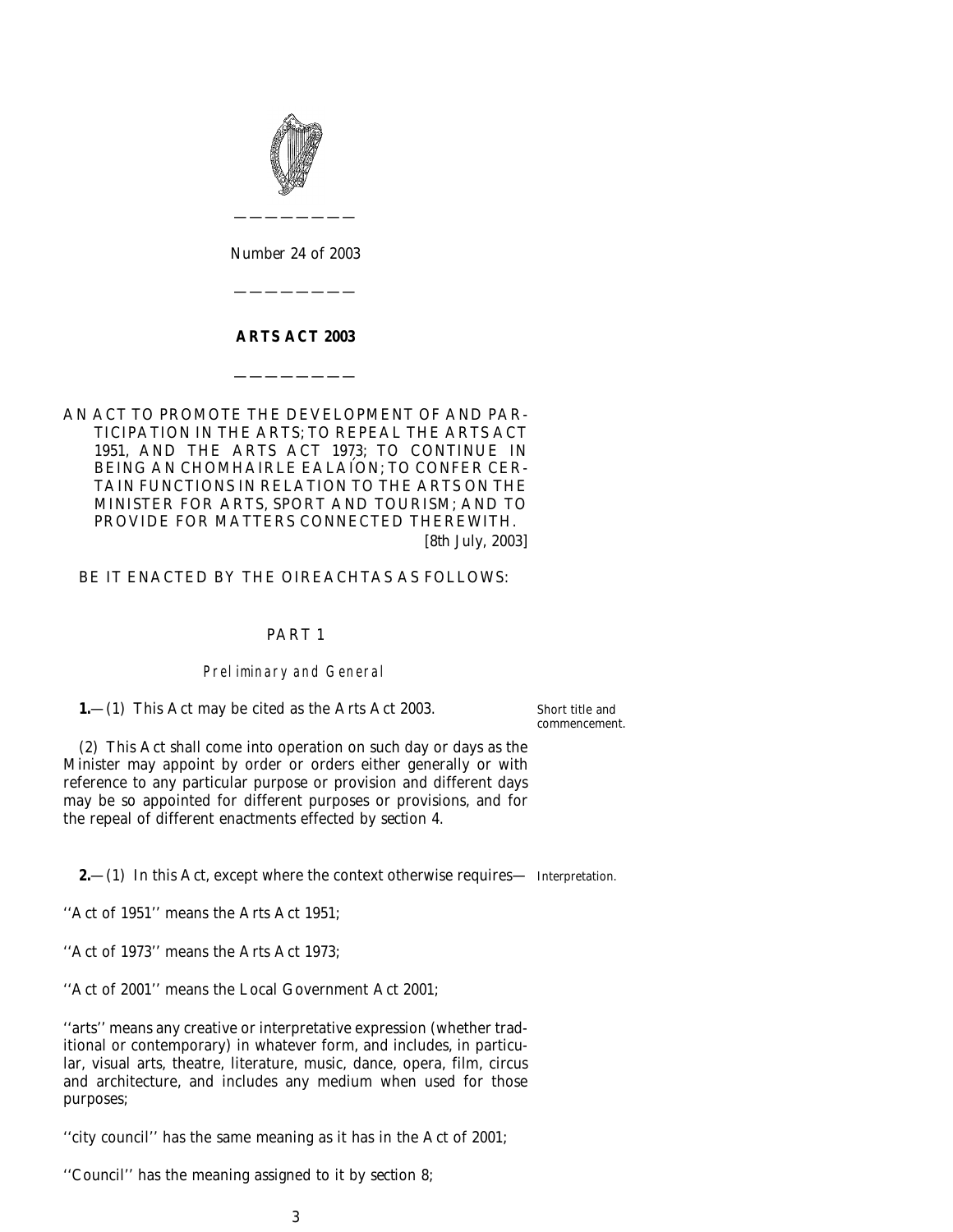[*No.* **24.**] *Arts Act* 2003. [2003.]

Pt.1 S.2 ''county council'' has the same meaning as it has in the Act of 2001;

> ''deputy chairperson'' shall be construed in accordance with *section 11(3)*;

''Director'' has the meaning assigned to it by *section 15*;

''functions'' includes powers and duties and references to the performance of functions include, as respects powers and duties, references to the exercise of the powers and the carrying out of the duties;

''local authority'' means—

- (*a*) a city council, or
- (*b*) a county council;

''Minister'' means the Minister for Arts, Sport and Tourism;

''public body'' means—

- (*a*) a Minister of the Government,
- (*b*) the Commissioners of Public Works in Ireland,
- (*c*) a local authority,
- (*d*) a health board established under the Health Act 1970,
- (*e*) a body established by or under statute,
- (*f*) a company in which all the shares are held by, or on behalf of, or by directors appointed by, a Minister of the Government, or
- (*g*) a company in which all the shares are held by a board, company, or other body referred to in *paragraph (f)* or *(g)*;

''recognised trade union or staff association'' means a trade union or staff association recognised by the Council for the purposes of negotiations that are concerned with the remuneration, conditions of employment or working conditions of members of the staff of the Council;

''superannuation benefit'' means a pension, gratuity or other allowance payable on resignation, retirement or death.

(2) In this Act—

- (*a*) a reference to a Part or section is a reference to a Part or section of this Act, unless it is indicated that a reference to some other enactment is intended,
- (*b*) a reference to a subsection, paragraph or subparagraph is a reference to the subsection, paragraph or subparagraph of the provision in which the reference occurs, unless it is indicated that a reference to some other provision is intended, and
- (*c*) a reference to any enactment shall be construed as a reference to that enactment as amended, adapted or extended, whether before or after the commencement of this subsection, by or under any subsequent enactment.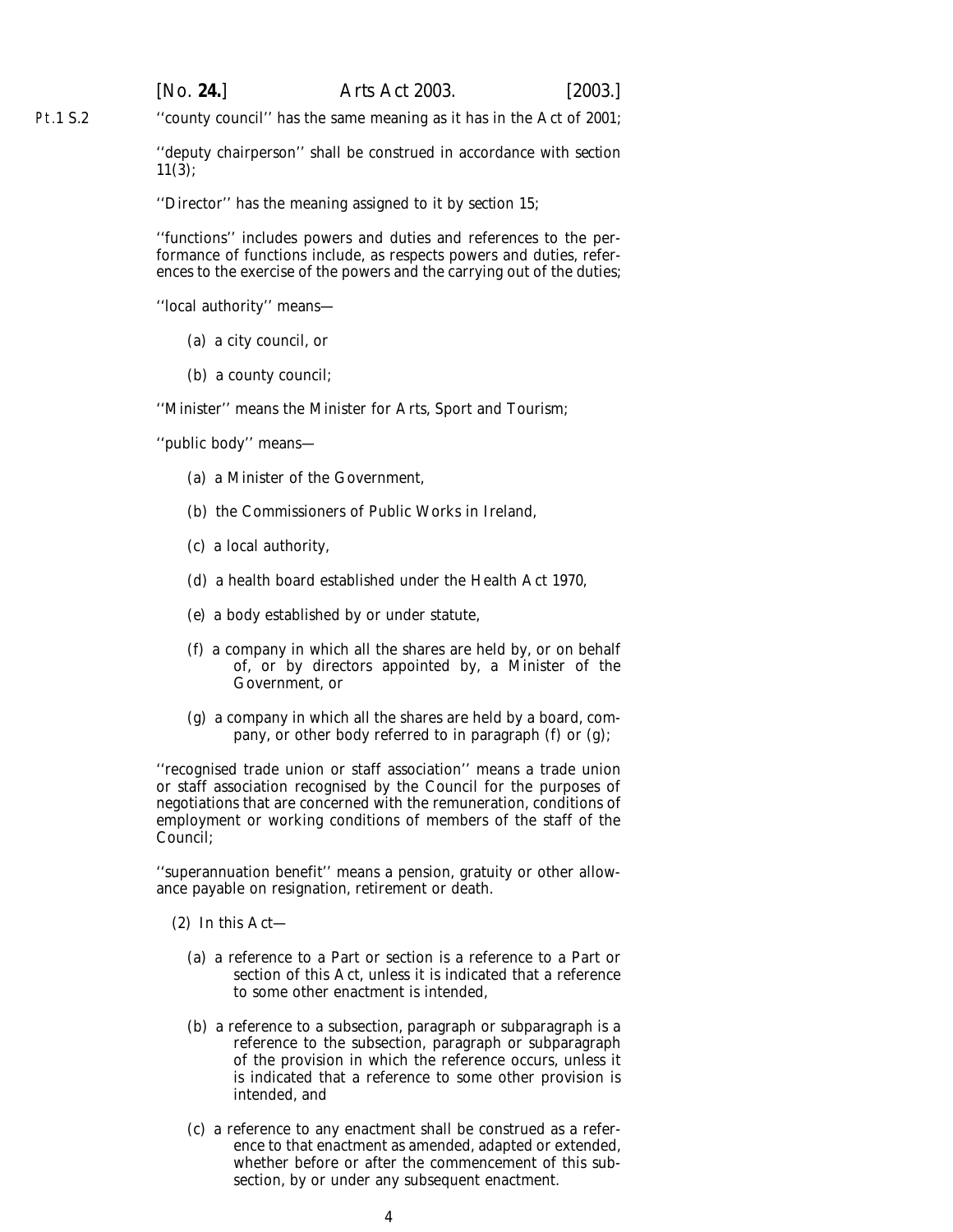<span id="page-4-0"></span>

**3.**—The expenses incurred by the Minister in the administration Pt.1 of this Act shall, to such extent as may be sanctioned by the Minister  $\rm_{Expenses~of}$ for Finance, be paid out of moneys provided by the Oireachtas. Minister.

**4.**—The Act of 1951 and the Act of 1973 are hereby repealed.

#### PART 2

#### Minister, Local Authorities and other public bodies and the Arts

**5.**—(1) The Minister shall promote the arts both inside the State Functions and and outside the State. directions of

(2) The Minister may, in the performance of his or her functions under this section, consult with—

(*a*) the Council, and

(*b*) such Ministers of the Government, public bodies or other persons as he or she considers appropriate.

(3) The Minister may, in relation to the performance by the Council of its functions (other than under *section 24*), give a direction in writing to the Council requiring it to comply with such policies of the Minister or the Government as are specified in the direction.

(4) A direction under this section may include a requirement that the Council prepare and submit to the Minister a plan specifying strategies or measures that it proposes to adopt in relation to the arts during the period to which the plan relates.

(5) The Minister may by direction in writing amend or revoke a direction under this section (including a direction under this subsection).

(6) The Council shall comply with a direction under this section.

**6.**  $-$ (1) A local authority shall, for the purposes of section 67 of Local authorities the Act of 2001, prepare and implement plans for the development and the arts. of the arts within its functional area and shall, in so doing, take account of policies of the Government in relation to the arts.

(2) A local authority may provide such financial or other assistance as it considers appropriate to such persons or in respect of such activities, projects or undertakings, for the purposes of—

- (*a*) stimulating public interest in the arts,
- (*b*) promoting knowledge, appreciation and practice of the arts, or
- (*c*) improving standards in the arts,

within its functional area.

**7.**—(1) A public body shall, in the performance of any functions Public bodies and that relate to the arts, have regard to Government policies relating the arts. to the arts.

Minister.

Repeals.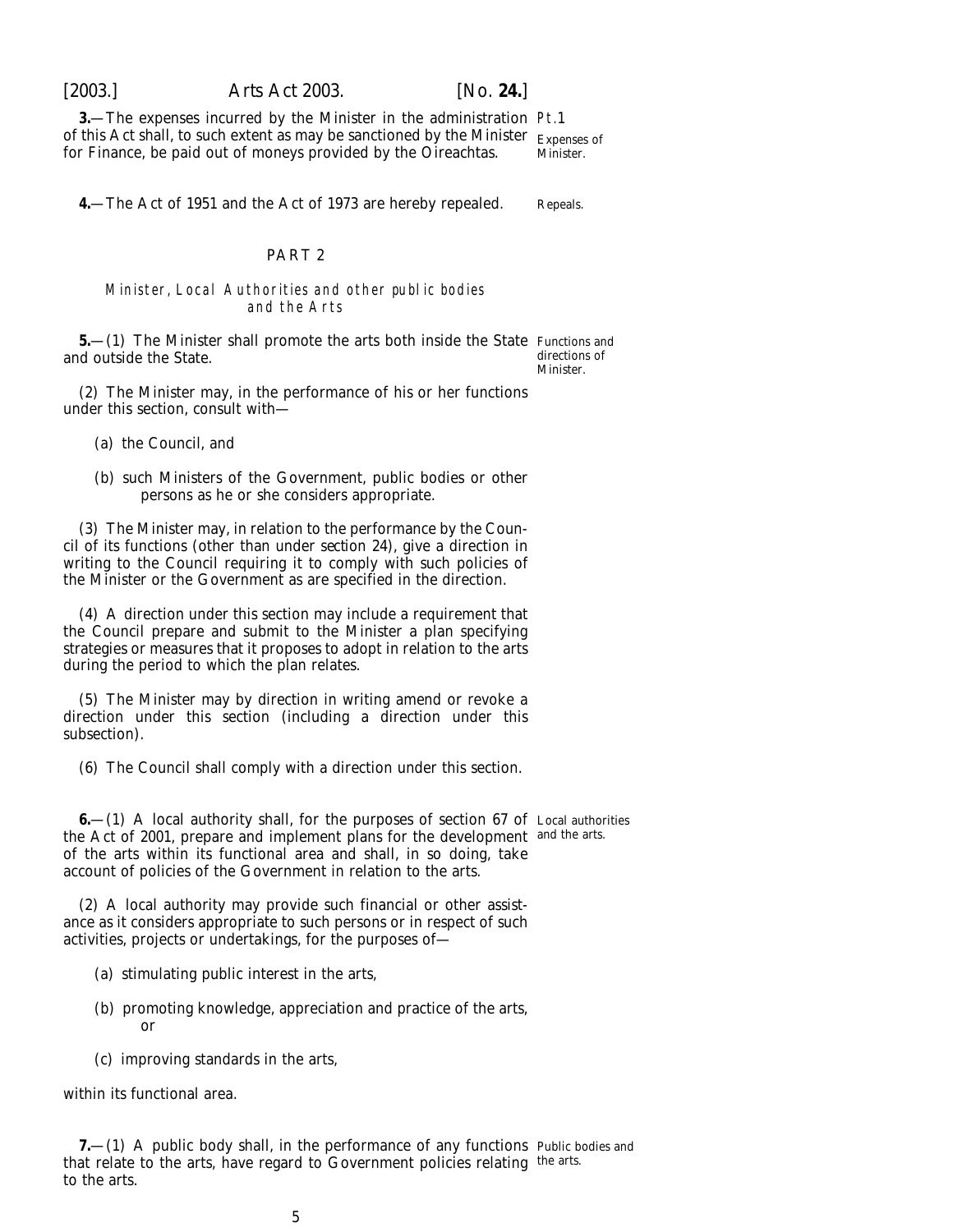(2) The Minister may, by direction in writing, require a public body to prepare a report on the performance by it of any function that relates to the arts and to submit such report to him or her.

(3) A public body shall comply with a direction under this section.

### PART 3

#### An Chomhairle Ealaíon

Continuance in being of Council.

<span id="page-5-0"></span>Pt.2 S.7

**8.**—(1) Notwithstanding the repeal of the Act of 1951 by section 4, An Chomhairle Ealaíon (in this Act referred to as the ''Council'') shall continue in being.

(2) Notwithstanding the repeal of the Act of 1951 and the Act of 1973 by *section 4*, anything commenced but not completed before the commencement of that section by the Council may be carried on and completed by it after such commencement as if that Act had not been repealed.

(3) The Council shall be a body corporate with perpetual succession and an official seal and shall have power to sue, and may be sued, in its corporate name, and with the consent of the Minister and the Minister for Finance, shall have power to acquire, hold and dispose of land or an interest in land, and to acquire, hold and dispose of any other property.

(4) The seal of the Council shall be authenticated by the signature of both a member and a member of the staff of the Council authorised by the Council to act in that behalf.

(5) Judicial notice shall be taken of the seal of the Council and every document purporting to be an instrument made by, and to be sealed with the seal of, the Council (purporting to be authenticated in accordance with this section) shall be received in evidence and be deemed to be such instrument without further proof.

Functions of Council.

**9.**—(1) The general functions of the Council shall be to—

- (*a*) stimulate public interest in the arts,
- (*b*) promote knowledge, appreciation and practice of the arts,
- (*c*) assist in improving standards in the arts,
- (*d*) advise the Minister in relation to the performance of any of his or her functions under this Act, when so requested by the Minister,
- (*e*) assist the Minister in the performance of his or her functions under this Act and in the implementation of Government policies and objectives in relation to the arts, when so requested by the Minister,
- (*f*) furnish advice or information to a Minister of the Government (including the Minister) in relation to any matter connected with its functions, whenever the Council considers it appropriate or is requested to so do by the Minister,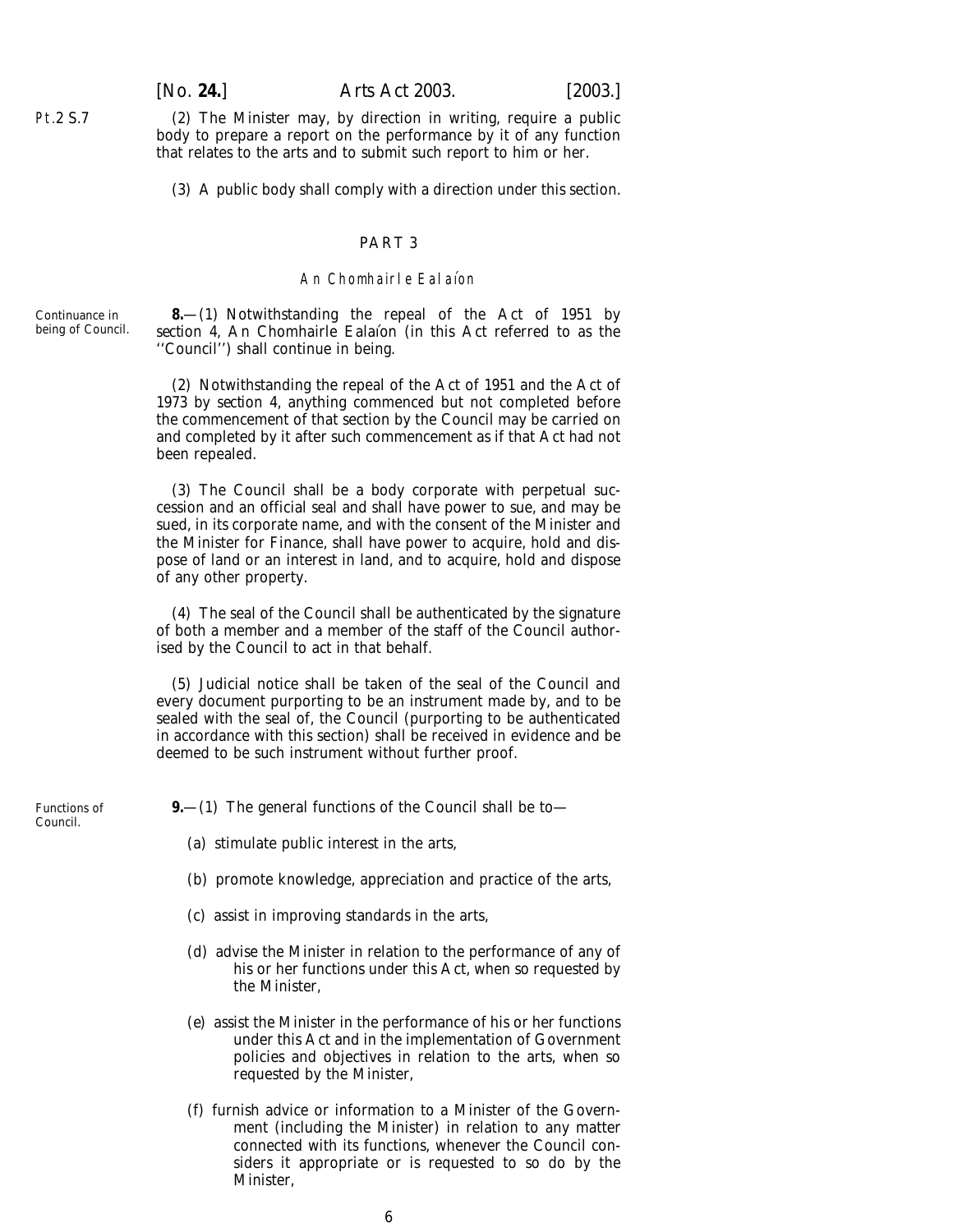<span id="page-6-0"></span>

- (*g*) furnish advice or information to a public body in relation to Pt.3 S.9 any matter connected with its functions, whenever the Council considers it appropriate or is requested to so do by the public body concerned, and
- (*h*) cooperate with a public body in relation to any matter connected with its functions, whenever the Council considers it appropriate.

(2) The Council may make such recommendations to the Minister in relation to matters connected with its functions as it considers appropriate.

(3) The Council shall have all such powers as are necessary or expedient for the performance of its functions.

(4) The Council may perform any of its functions through or by a member of the staff of the Council duly authorised by the Council to act in that behalf.

**10.** – (1) The Minister may, with the consent of the Minister for Conferral of Finance and after consultation with the Council and such other Mini- additional functions ster of the Government (if any) as he or she considers appropriate, <sup>on Council.</sup> by order confer on the Council such additional functions connected with the functions for the time being of the Council as he or she thinks fit subject to such conditions (if any) as may be specified in the order.

(2) An order under this section may contain such incidental, supplementary and consequential provisions as may, in the opinion of the Minister, be necessary to give full effect to the order.

- (3) (*a*) The Minister may, by order, amend or revoke an order under this section (including an order under this subsection).
	- (*b*) An order under this subsection shall be made in the like manner, and its making shall be subject to the like consent and consultations (if any), as the order that it amends or revokes.

(4) Every order under this section shall be laid before each House of the Oireachtas as soon as may be after it is made and, if a resolution annulling such order is passed by either such House within the next 21 days on which that House sits after the order is laid before it, the order shall be annulled accordingly, but without prejudice to the validity of anything previously done thereunder.

**11.**—(1) The Council shall consist of the following members, that Membership of is to say— Council.

- (*a*) a chairperson, and
- (*b*) 12 ordinary members,

each of whom shall, in the opinion of the Minister, have a special interest or knowledge in relation to the arts or matters connected with the functions of the Minister or the Council under this Act.

(2) The members of the Council shall be appointed by the Minister.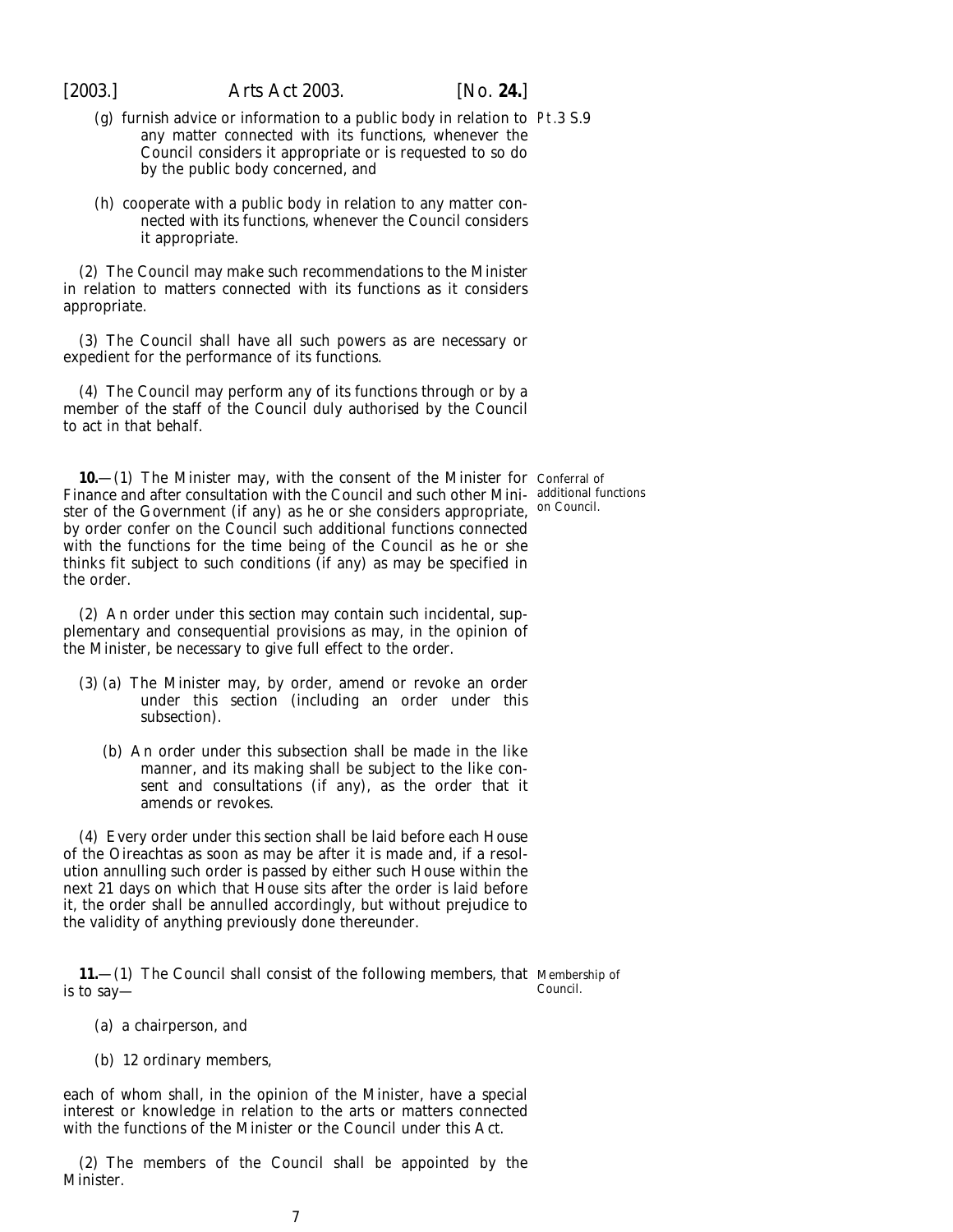(3) The Minister shall, for the purposes of *section 16(2)(b)*, designate one of the ordinary members of the Council to be deputy chairperson of the Council.

(4) The chairperson of the Council shall hold office for 5 years from the date of his or her appointment.

(5) Subject to *subsection (6)*, the ordinary members of the Council shall hold office for 5 years from the date of their appointment.

(6) Such 6 of the ordinary members of the Council first-appointed after the commencement of this section as the Minister determines shall hold office for 30 months.

(7) Of the members of the Council, not less than 6 of them shall be men and not less than 6 of them shall be women.

(8) Subject to *subsection (9)*, a member of the Council whose term of office expires by the effluxion of time shall be eligible for reappointment to the Council.

(9) A person to whom *subsection (8)* applies shall not be eligible for reappointment to the Council where he or she has served 2 consecutive terms of office as a member of the Council.

(10) The members of the Council who held office immediately before the commencement of *section 4* shall cease to hold office upon such commencement but any such member shall, subject to *subsection (9)*, be eligible to be reappointed as a member of the Council under this section.

Conditions of office of members of Council.

<span id="page-7-0"></span>Pt.3 S.11

**12.**—(1) The Minister may at any time remove from office a member of the Council for stated reasons.

(2) A member of the Council may resign from office by notice in writing given to the Minister and the resignation shall take effect on the date on which the Minister receives the notice.

(3) A member of the Council shall cease to be qualified for office and shall cease to hold office if—

- (*a*) he or she is adjudicated bankrupt,
- (*b*) he or she makes a composition or arrangement with creditors,
- (*c*) he or she is convicted of an indictable offence in relation to a company,
- (*d*) he or she is convicted of an offence involving fraud or dishonesty, whether in connection with a company or not,
- (*e*) he or she is the subject of an order under section 160 of the Companies Act 1990, or
- (*f*) he or she is sentenced to a term of imprisonment by a court of competent jurisdiction.

(4) A member of the Council shall, subject to the provisions of this Act, hold office upon such terms and conditions (including terms and conditions relating to remuneration and allowances) as may be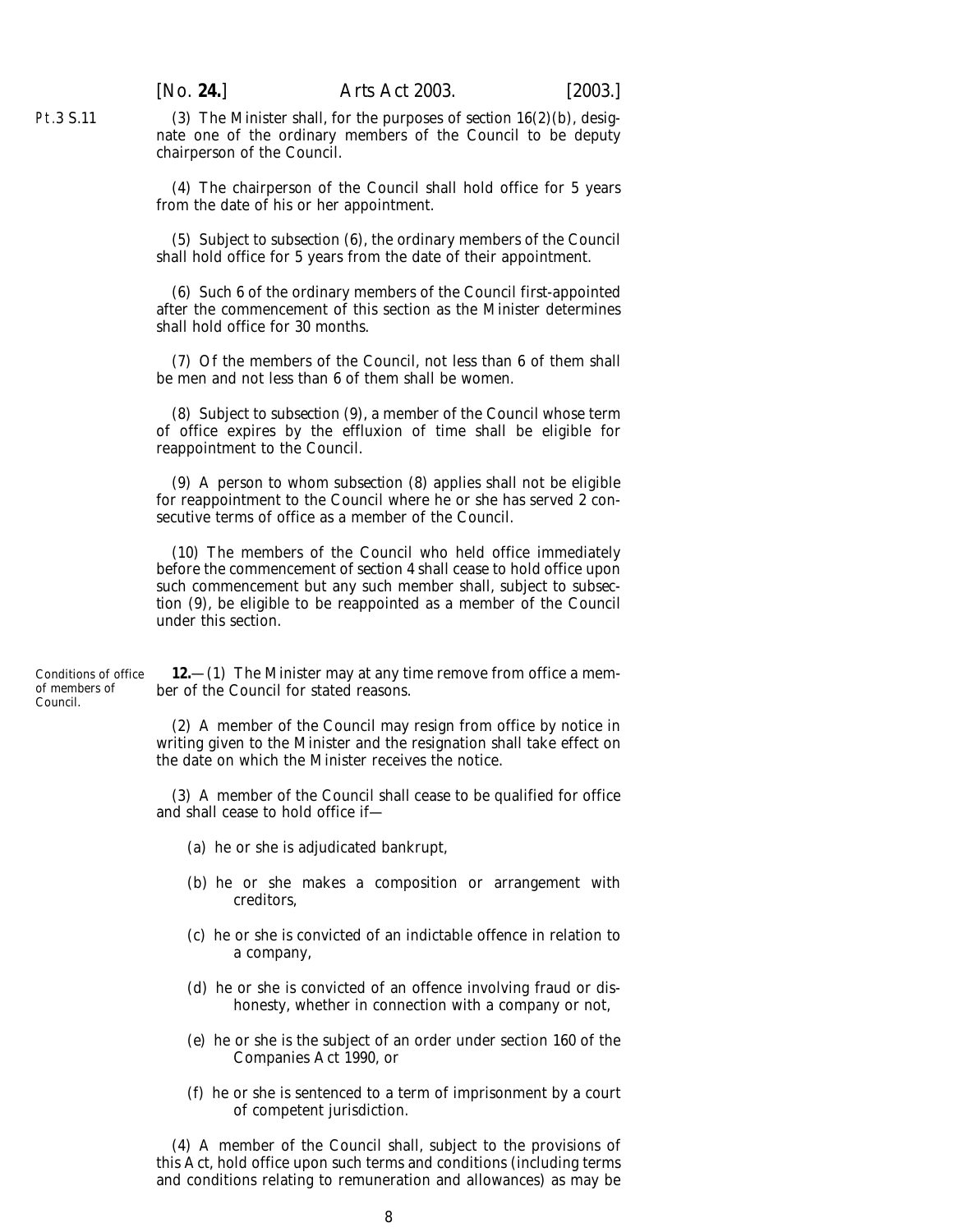<span id="page-8-0"></span>

determined by the Minister, with the consent of the Minister for Pt.3 S.12 Finance.

**13.**—(1) If a member of the Council dies, resigns, ceases to be Casual vacancies qualified for office and ceases to hold office or is removed from among members of office, the Minister may appoint a person to be a member of the Council. Council to fill the casual vacancy so occasioned in the same manner as the member of the Council who occasioned the casual vacancy was appointed.

(2) A person appointed to be a member of the Council pursuant to this section shall hold office for that period of the term of office of the member who occasioned the casual vacancy concerned that remains unexpired at the date of his or her appointment and shall be eligible for reappointment as a member of the Council on the expiry of the said period.

**14.**—The chairperson and ordinary members of the Council shall Remuneration of be paid by the Council such remuneration (if any) and such allow-members of ances for expenses as the Minister, with the approval of the Minister Council. for Finance, may determine.

**15.—(1)** There shall be a chief executive officer of the Council Director of Council. (who shall be known as and is referred to in this Act as the ''Director'').

(2) The Director shall carry on and manage, and control generally, the administration of the Council and perform such other functions (if any) as may be determined by the Council.

(3) The Director shall be appointed, and may be removed from office, by the Council, with the consent of the Minister.

(4) The Director shall hold office upon and subject to such terms and conditions (including terms and conditions relating to remuneration and allowances) as may be determined by the Council with the consent of the Minister and the Minister for Finance.

(5) The Director shall not hold any other office or employment or carry on any business without the consent of the Council.

(6) The Director shall not be a member of the Council.

(7) The Director may attend meetings of the Council and may make submissions, orally or in writing, to, and otherwise advise, the Council at such meetings in accordance with the procedures of the Council under *section 16(5)*.

**16.**—(1) The Council shall hold such and so many meetings as Meetings and may be necessary for the due fulfilment of its functions. procedure.

(2) At a meeting of the Council—

- (*a*) the chairperson of the Council shall, if present, be the chairperson of the meeting, or
- (*b*) if and so long as the chairperson of the Council is not present or if that office is vacant, the deputy chairperson of the Council shall be chairperson of the meeting,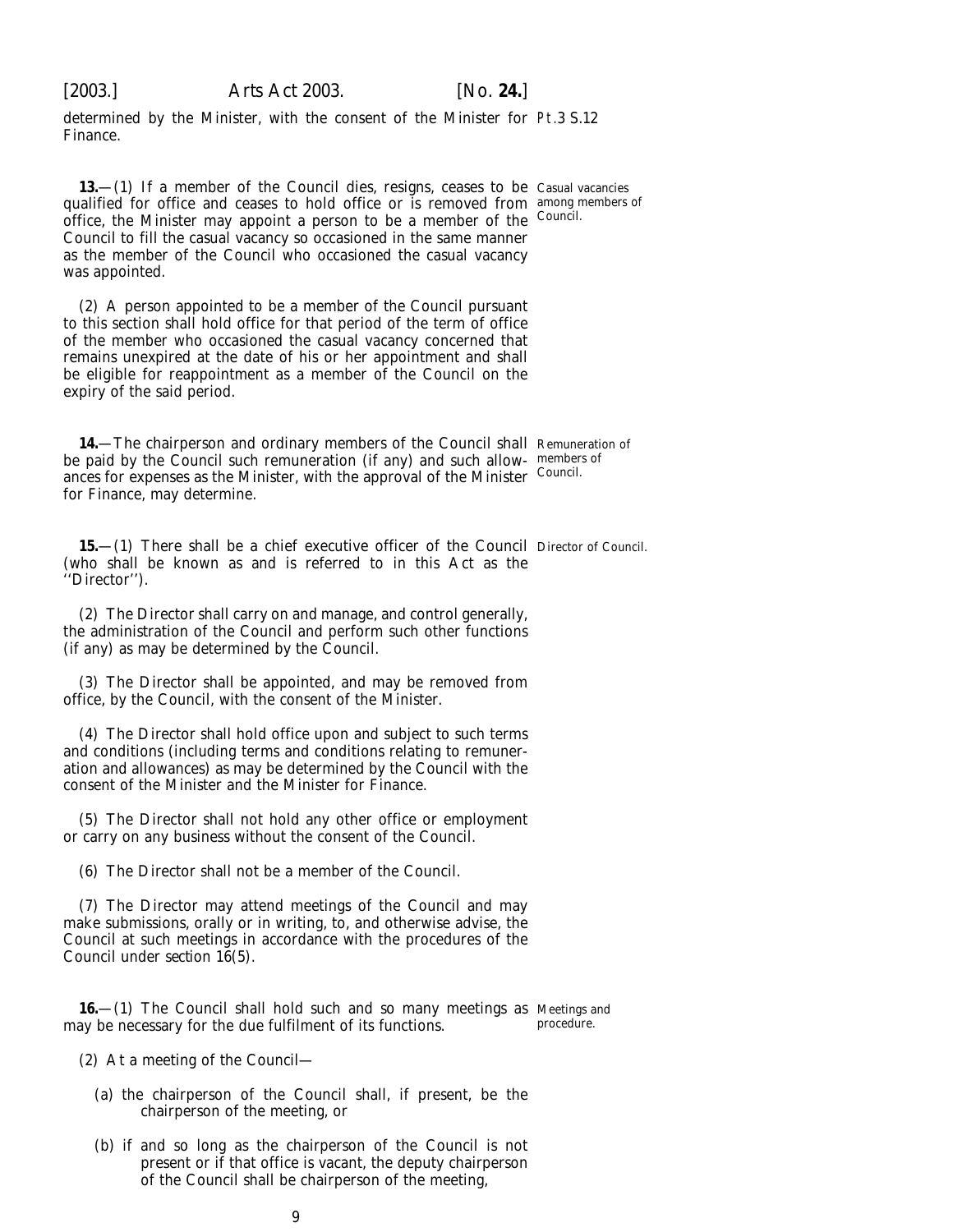[*No.* **24.**] *Arts Act* 2003. [2003.]

and a meeting of the Council shall not be held if and so long as the chairperson of the Council and deputy chairperson of the Council are not present, or if those offices are vacant.

(3) Every question at a meeting shall be determined by a majority of the votes of the members of the Council present and voting on the question and, in the case of an equal division of votes, the chairperson of the meeting shall have a second or casting vote.

(4) The Council may act notwithstanding one or more vacancies among its members.

(5) Subject to the provisions of this Act, the Council shall regulate its procedure by rules or otherwise.

(6) Subject to *subsection (2)*, the quorum for a meeting of the Council shall be 5.

Membership of either House of Oireachtas or European Parliament.

<span id="page-9-0"></span>Pt.3 S.16

**17.**—(1) Where a member of the Council or a member of a committee established under *section 21* or *22* is—

- (*a*) nominated as a member of Seanad Eireann,
- (*b*) elected as a member of either House of the Oireachtas or to be a representative in the European Parliament, or
- (*c*) regarded pursuant to Part XIII of the Second Schedule to the European Parliament Elections Act 1997 as having been elected to that Parliament,

he or she shall thereupon cease to be a member of the Council or a member of the committee concerned.

- (2) Where a member of the staff of the Council is—
	- (*a*) nominated as a member of Seanad Eireann,
	- (*b*) elected as a member of either House of the Oireachtas or to be a representative in the European Parliament, or
	- (*c*) regarded pursuant to the said Part XIII, as having been elected to that Parliament,

he or she shall thereupon stand seconded from employment by the Council and shall not be paid by, or be entitled to receive from, the Council any remuneration or allowances in respect of the period commencing on such nomination or election, or when he or she is so regarded as having been elected (as the case may be), and ending when such person ceases to be a member of either such House or a representative in such Parliament.

(3) A person who is for the time being entitled under the Standing Orders of either House of the Oireachtas to sit therein or who is a representative in the European Parliament shall, while he or she is so entitled or is such a representative, be disqualified for membership of the Council, or a committee established under *section 21* or *22*, or for employment in any capacity by the Council.

(4) A period mentioned in *subsection (2)* shall not, for the purposes of any superannuation benefit, be reckoned as service with the Council.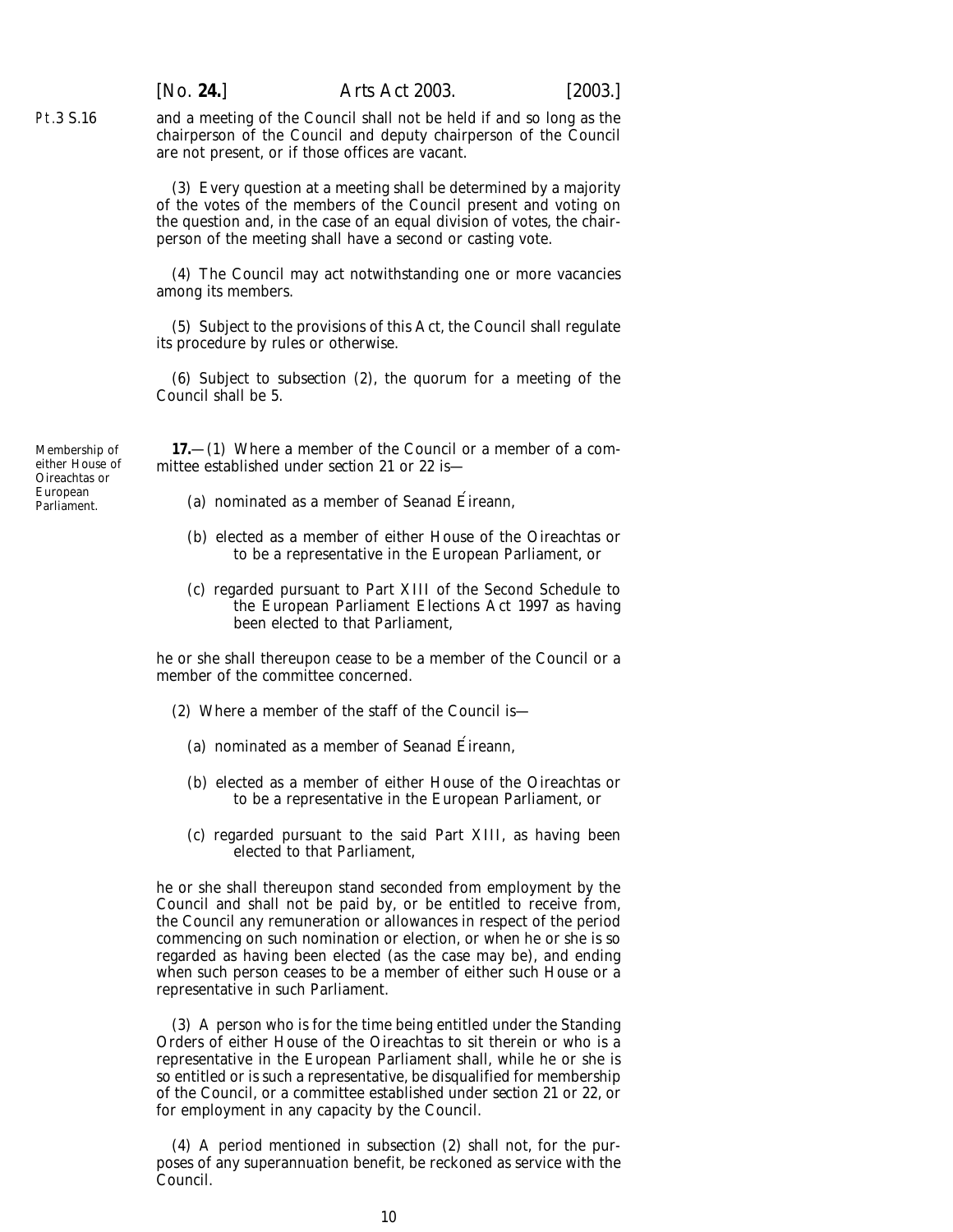<span id="page-10-0"></span>

**18**—(1) Where at a meeting of the Council any of the following Pt.3 matters arises, namely—

Disclosure by members of Council

- (a) an arrangement to which the Council is a party or a pro- of certain interests. posed such arrangement, or
- (*b*) a contract or other agreement with the Council or a proposed such contract or other agreement,

then, any member of the Council present at the meeting who otherwise than in his or her capacity as such a member has an interest in the matter shall—

- (i) at the meeting disclose to the Council the fact of such interest and the nature thereof,
- (ii) neither influence, nor seek to influence, a decision to be made in relation to the matter,
- (iii) absent himself or herself from the meeting or that part of the meeting during which the matter is discussed,
- (iv) take no part in any deliberation of the Council relating to the matter, and
- (v) not vote on a decision relating to the matter.

(2) Where an interest is disclosed pursuant to this section, the disclosure shall be recorded in the minutes of the meeting concerned and, for so long as the matter to which the disclosure relates is being dealt with by the meeting, the member by whom the disclosure is made shall not be counted in the quorum for the meeting.

(3) Where at a meeting of the Council a question arises as to whether or not a course of conduct, if pursued by a member of the Council, would constitute a failure by him or her to comply with *subsection (1)*, the question may be determined by the chairperson of the meeting, whose decision shall be final, and where such a question is so determined, particulars of the determination shall be recorded in the minutes of the meeting.

(4) Where the Minister is satisfied that a member of the Council has contravened *subsection (1)*, the Minister may, if he or she thinks fit, remove that member from office and, in case a person is removed from office pursuant to this subsection, he or she shall thenceforth be disqualified for membership of the Council.

**19.**—(1) Where a member of the staff of the Council has an Disclosure by interest, otherwise than in his or her capacity as such a member, members of staff of in any contract, agreement or arrangement, or proposed contract, certain interests. agreement or arrangement, to which the Council is a party, that person shall—

- (*a*) disclose to the Council his or her interest and the nature thereof,
- (*b*) take no part in the negotiation of the contract, agreement or arrangement or in any deliberation by the Council or members of the staff of the Council in relation thereto, and
- (*c*) neither influence nor seek to influence a decision to be made in the matter nor make any recommendation in relation to the contract, agreement or arrangement.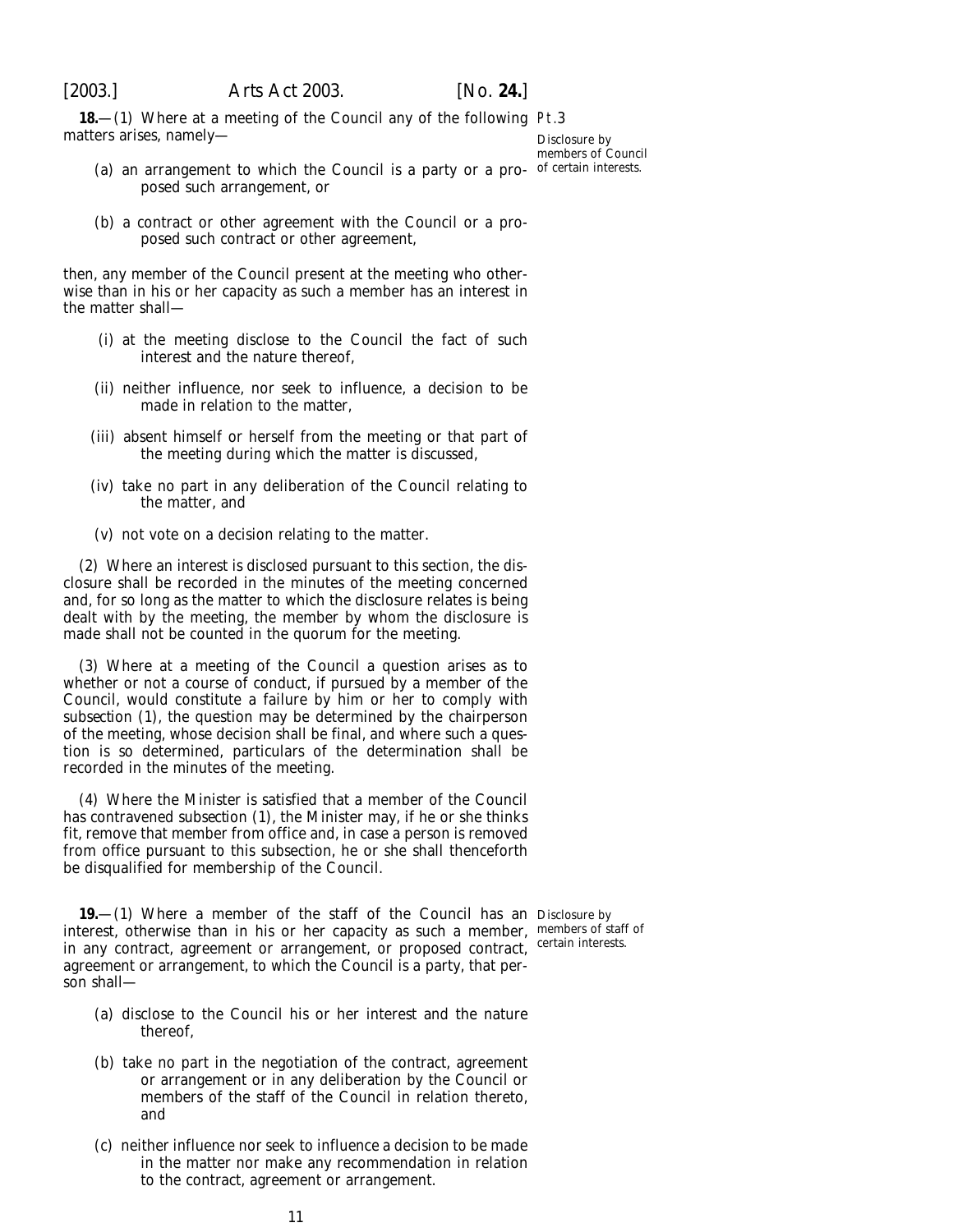(2) *Subsection (1)* shall not apply to contracts or proposed contracts of employment of members of the staff of the Council with the Council.

(3) Where a person contravenes this section, the Council may make such alterations to the person's terms and conditions of employment as it considers appropriate or terminate the person's contract of employment.

Prohibition of unauthorised disclosure of confidential information.

<span id="page-11-0"></span>Pt.3 S.19

**20.**—(1) A person shall not disclose confidential information obtained by him or her while performing functions as—

- (*a*) a member or member of the staff of, or an adviser or consultant to, the Council, or
- (*b*) a member of a committee established under *section 21* or *22*,

unless he or she is duly authorised by the Council to so do.

(2) A person who contravenes *subsection (1)* shall be guilty of an offence and shall be liable on summary conviction to a fine not exceeding  $\xi3,000$ .

- (3) In this section ''confidential information'' includes—
	- (*a*) information that is expressed by the Council to be confidential either as regards particular information or as regards information of a particular class or description, and
	- (*b*) proposals of a commercial nature or tenders submitted to the Council by contractors, consultants or any other person.
- Special committees. **21.**—(1) (*a*) The Minister may, by direction in writing, require the Council to establish one or more than one committee to advise it on such matters relating to the arts as are specified in the direction, and a committee established pursuant to such a direction is hereafter in this section referred to as a ''special committee''.
	- (*b*) The number of special committees standing established, for the time being, shall not exceed 3.
	- (*c*) A special committee shall continue in being for such period as may be specified in the direction pursuant to which it was established.
	- (*d*) The Council shall comply with a direction under this subsection.

(2) A special committee shall consist of the following members, that is to say—

- (*a*) a chairperson who shall be appointed from among the members of the Council by the Minister, and
- (*b*) 4 ordinary members, of whom—
	- (i) 2 shall be appointed by the Minister, and
	- (ii) 2 shall be appointed by the Council.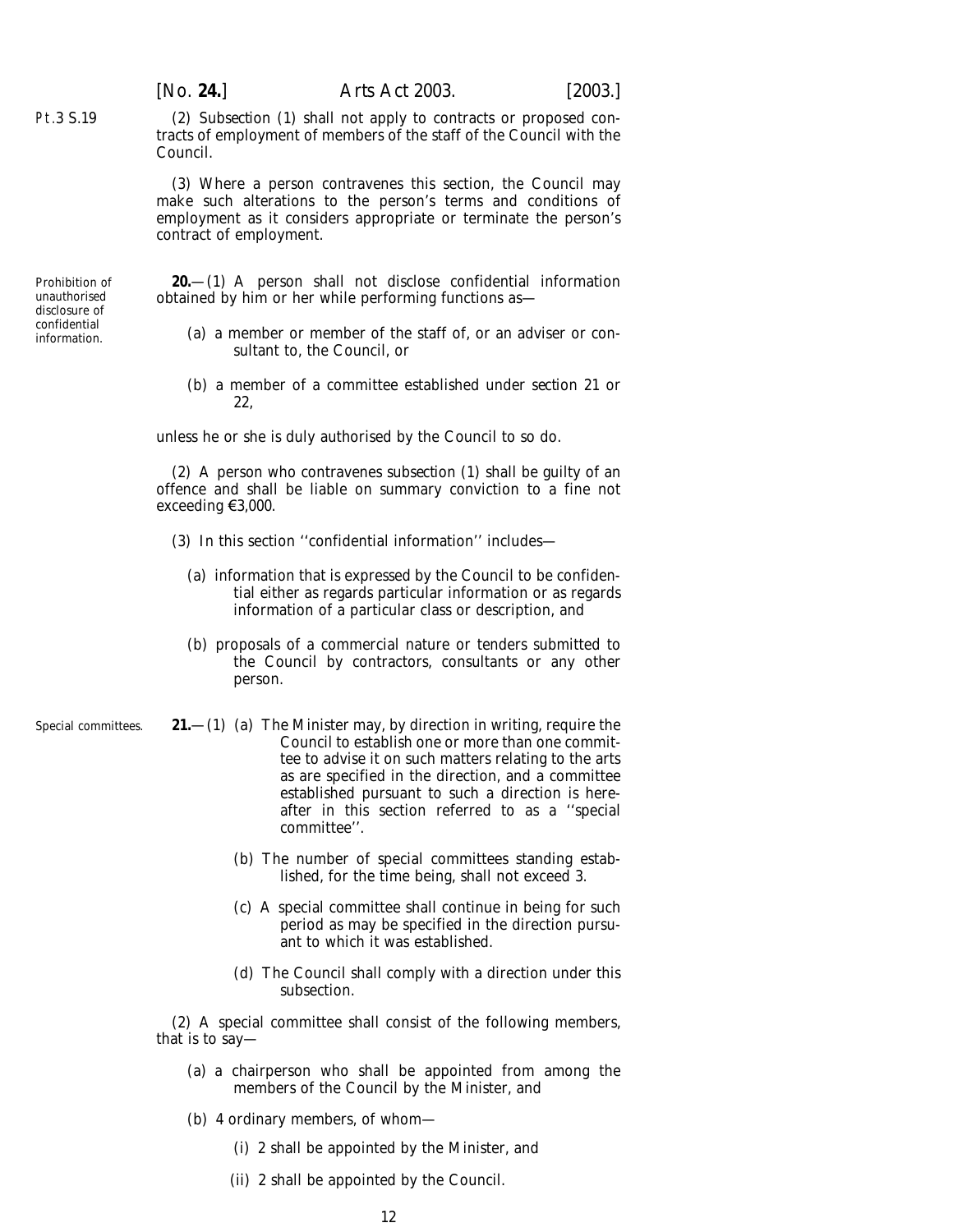<span id="page-12-0"></span>

(3) A special committee may include ordinary members who are Pt.3 S.21 not members of the Council.

(4) A member of a special committee who is also a member of the Council shall, upon ceasing to be a member of the Council, cease to be a member of the special committee concerned.

- (5) (*a*) If a member of a special committee (other than a member to whom *paragraph (b)* refers) dies or resigns, a person shall be appointed to be a member of the special committee concerned to fill the casual vacancy so occasioned in the same manner as the member who occasioned the casual vacancy was appointed.
	- (*b*) If a member of a special committee who is also a member of the Council ceases to be a member of the Council, another member of the Council shall be appointed to be a member of the special committee concerned to fill the casual vacancy so occasioned in the same manner as the member who occasioned the casual vacancy was appointed.

(6) A person appointed to be a member of a special committee shall hold office for that period of the term of office of the member who occasioned the casual vacancy concerned that remains unexpired at the date of his or her appointment and shall be eligible for reappointment to that special committee on the expiry of the said period.

(7) A member of a special committee shall hold office as a member of that committee for such period as the Minister and the Council determine.

- (8) (*a*) A member of a special committee appointed by the Minister may resign from office by notice in writing given to the Minister and the resignation shall take effect on the date on which the Minister receives the notice.
	- (*b*) A member of a special committee appointed by the Council may resign from office by notice in writing given to the Council and the resignation shall take effect on the date on which the Council receives the notice.

(9) The Council may publish any advice received by it from a special committee in such manner as it considers appropriate.

(10) The Council shall in the performance of its functions take into account any advice given to it by a special committee in so far as it relates to any such function.

**22.**—(1) The Council may establish committees (other than com- Other committees mittees to which *section 21* applies) to advise it in relation to the of Council.performance of any or all of its functions and may determine the terms of reference and regulate the procedure of any such committee.

(2) A committee established under this section may include persons who are not members of the Council.

(3) A member of a committee established under this section may be removed from office at any time by the Council.

(4) The Council may at any time dissolve a committee established under this section.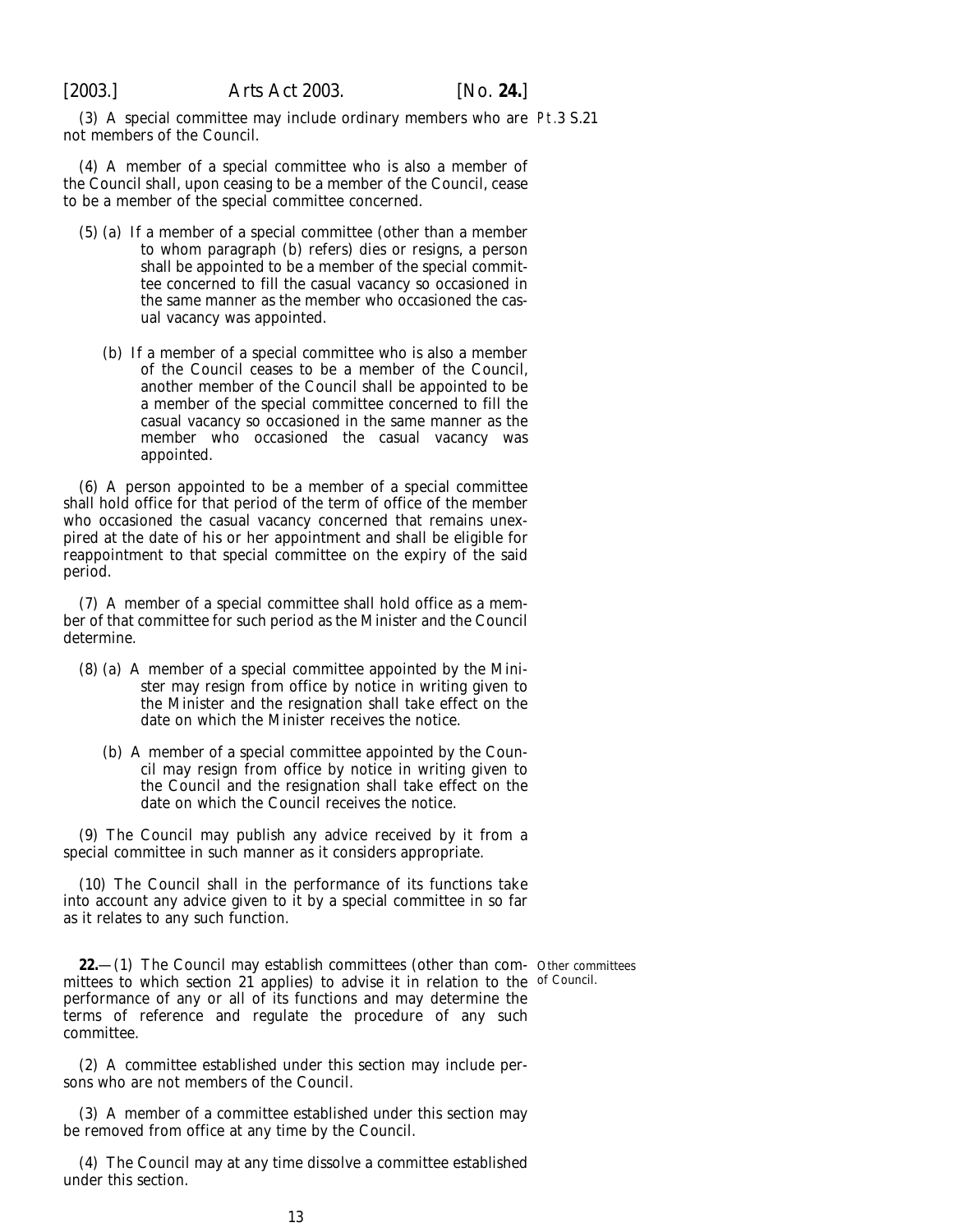<span id="page-13-0"></span>

|                         | [No. 24.]                                                                                                                                                                                                                                                                        | Arts Act 2003.                                                                                                                                                                                                                                                                                                                                                                                                                                                                                                                                                                                                                                             | [2003.] |
|-------------------------|----------------------------------------------------------------------------------------------------------------------------------------------------------------------------------------------------------------------------------------------------------------------------------|------------------------------------------------------------------------------------------------------------------------------------------------------------------------------------------------------------------------------------------------------------------------------------------------------------------------------------------------------------------------------------------------------------------------------------------------------------------------------------------------------------------------------------------------------------------------------------------------------------------------------------------------------------|---------|
| Pt.3 S.22               | mittee established under this section.                                                                                                                                                                                                                                           | (5) The Council may appoint a person to be chairperson of a com-                                                                                                                                                                                                                                                                                                                                                                                                                                                                                                                                                                                           |         |
|                         | (6) There may be paid by the Council to members of a committee<br>established under <i>section 21</i> or this section such allowances for<br>expenses (if any) incurred by them as the Council may, with the<br>consent of the Minister and the Minister for Finance, determine. |                                                                                                                                                                                                                                                                                                                                                                                                                                                                                                                                                                                                                                                            |         |
| Grants to Council.      |                                                                                                                                                                                                                                                                                  | <b>23.</b> —The Minister may, with the consent of the Minister for Fin-<br>ance, advance to the Council out of moneys provided by the<br>Oireachtas such sums as the Minister may determine.                                                                                                                                                                                                                                                                                                                                                                                                                                                               |         |
| Funding of the arts.    |                                                                                                                                                                                                                                                                                  | <b>24.</b> —(1) The Council may, for the purposes of—                                                                                                                                                                                                                                                                                                                                                                                                                                                                                                                                                                                                      |         |
|                         | (a) stimulating public interest in the arts,                                                                                                                                                                                                                                     |                                                                                                                                                                                                                                                                                                                                                                                                                                                                                                                                                                                                                                                            |         |
|                         | or                                                                                                                                                                                                                                                                               | (b) promoting knowledge, appreciation or practice of the arts,                                                                                                                                                                                                                                                                                                                                                                                                                                                                                                                                                                                             |         |
|                         | $(c)$ improving standards in the arts, or                                                                                                                                                                                                                                        |                                                                                                                                                                                                                                                                                                                                                                                                                                                                                                                                                                                                                                                            |         |
|                         | the arts.                                                                                                                                                                                                                                                                        | $(d)$ otherwise assisting in the development or advancement of                                                                                                                                                                                                                                                                                                                                                                                                                                                                                                                                                                                             |         |
|                         |                                                                                                                                                                                                                                                                                  | advance such amount of moneys as it determines to such persons or<br>in respect of such activities as it considers appropriate out of moneys<br>at its disposal upon such terms and conditions as it determines.                                                                                                                                                                                                                                                                                                                                                                                                                                           |         |
|                         | functions under this section.                                                                                                                                                                                                                                                    | (2) The Council shall be independent in the performance of its                                                                                                                                                                                                                                                                                                                                                                                                                                                                                                                                                                                             |         |
| Accounts and<br>audits. | direct.                                                                                                                                                                                                                                                                          | <b>25.</b> —(1) The Council shall keep in such form and in respect of<br>each financial year all proper and usual accounts of moneys received<br>or expended by it, including an income and expenditure account, a<br>cash flow statement and a balance sheet, and, in particular, shall keep<br>in such form as aforesaid all such special accounts as the Minister<br>may, with the consent of the Minister for Finance, from time to time                                                                                                                                                                                                               |         |
|                         | House of the Oireachtas.                                                                                                                                                                                                                                                         | (2) Accounts kept in pursuance of this section shall be submitted<br>not later than 3 months after the end of the financial year to which<br>they relate by the Council to the Comptroller and Auditor General<br>for audit and, immediately after the audit, a copy of the accounts,<br>statement and balance sheet and of such other (if any) accounts kept<br>pursuant to this section as the Minister, after consultation with the<br>Minister for Finance, may direct, and a copy of the report of the<br>Comptroller and Auditor General on the accounts shall be presented<br>to the Minister who shall cause copies thereof to be laid before each |         |

(3) In this section ''cash flow statement'' means, in relation to a financial year, an account showing the derivation of all moneys received by the Council during that year and the purposes to which they were applied.

Annual report and information.

**26.**—(1) The Council shall not later than 3 months after the end of each financial year prepare and submit to the Minister a report (in both the Irish language and the English language) on its activities during the immediately preceding financial year and the Minister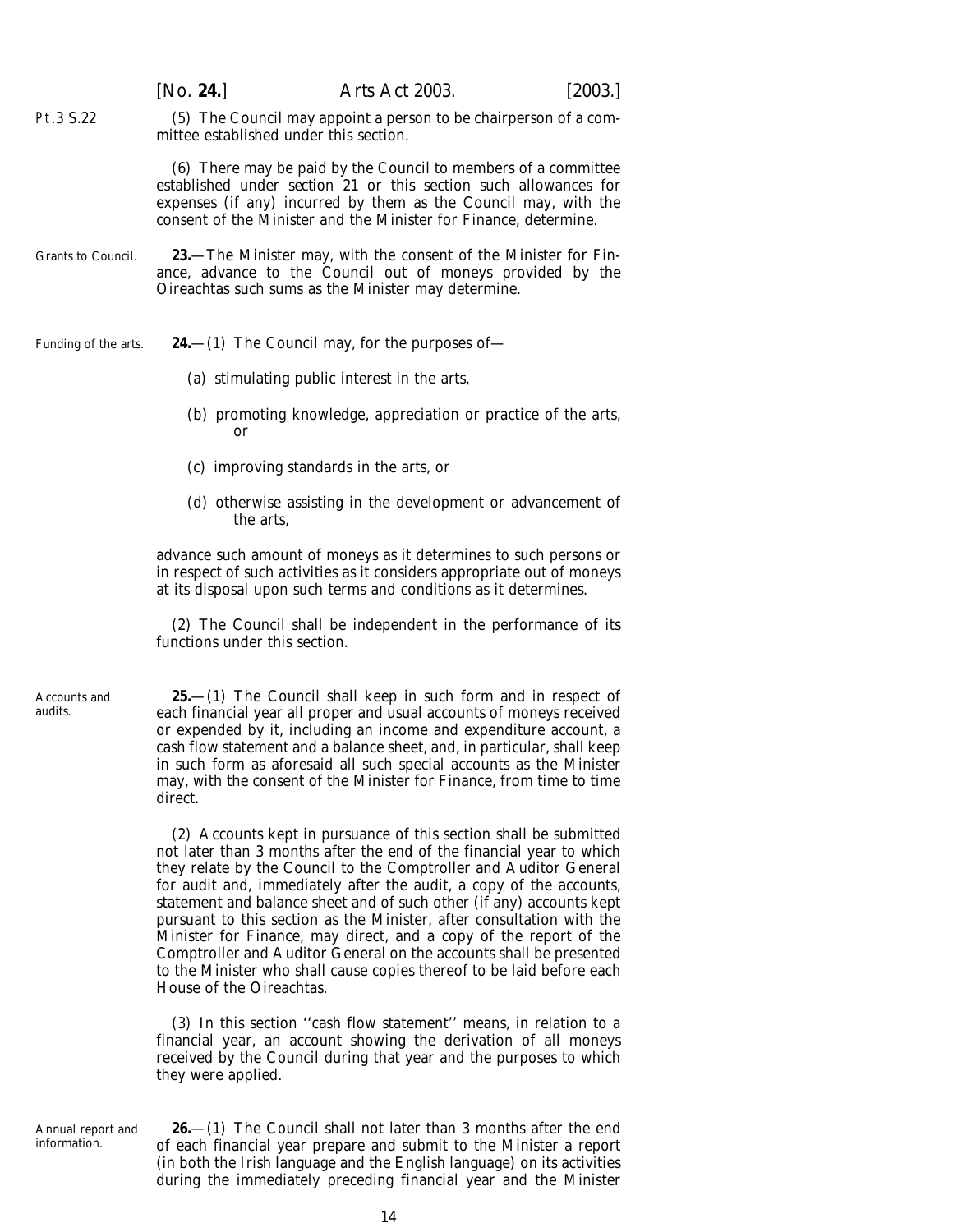<span id="page-14-0"></span>

shall, as soon as may be, cause copies of the report to be laid before Pt.3 S.26 each House of the Oireachtas.

(2) A report to which *subsection (1)* applies shall include particulars of all gifts received by the Council during the financial year to which the report relates.

(3) Each of the chairpersons of the standing committees established under *section 21* shall prepare or cause to be prepared a report on the activities of the standing committee of which he or she is chairperson during the immediately preceding financial year and each such report shall be included in the report under *subsection (1)* that relates to that financial year.

**27.**—The Third Schedule to the Freedom of Information Act 1997 Freedom of is hereby amended by information.

- (*a*) the insertion of ''*Arts Act 2003*'' in the second column of Part 1, and
- (*b*) the insertion of ''*section 20*'' in the third column of that Part.

**28.**—(1) The Council may accept gifts of money, land or other Gifts. property upon such trusts or conditions (if any) as may be specified by the donor.

(2) The Council shall not accept a gift if the trusts or conditions attached to it would be inconsistent with its functions.

**29.**—(1) The Council shall appoint, with the consent of the Mini- Staff. ster and the Minister for Finance, such and so many persons to be members of the staff of the Council as it may from time to time determine.

(2) The terms and conditions of service of a member of the staff of the Council shall, with the consent of the Minister and the Minister for Finance, be such as may be determined from time to time by the Council.

(3) There shall be paid by the Council to the members of its staff such remuneration and allowances as, from time to time, the Council, with the consent of the Minister and the Minister for Finance, determines.

(4) Notwithstanding the repeal of the Act of 1951 (effected by *section 4*), every person who immediately before the commencement of that section was a member of the staff of the Council shall continue to be a member of the staff of the Council and, save in accordance with a collective agreement negotiated with any recognised trade union or staff association concerned, each such person shall not, after such commencement, be subject to less beneficial conditions of service (including conditions in relation to tenure of office) or of remuneration than the conditions of service (including conditions in relation to tenure of office) or remuneration to which he or she was subject immediately before the said commencement.

(5) The Council shall ensure that such and such number of members of the staff of the Council are sufficiently fluent in both the Irish language and the English language as will enable the Council to perform its functions through the medium of either such language.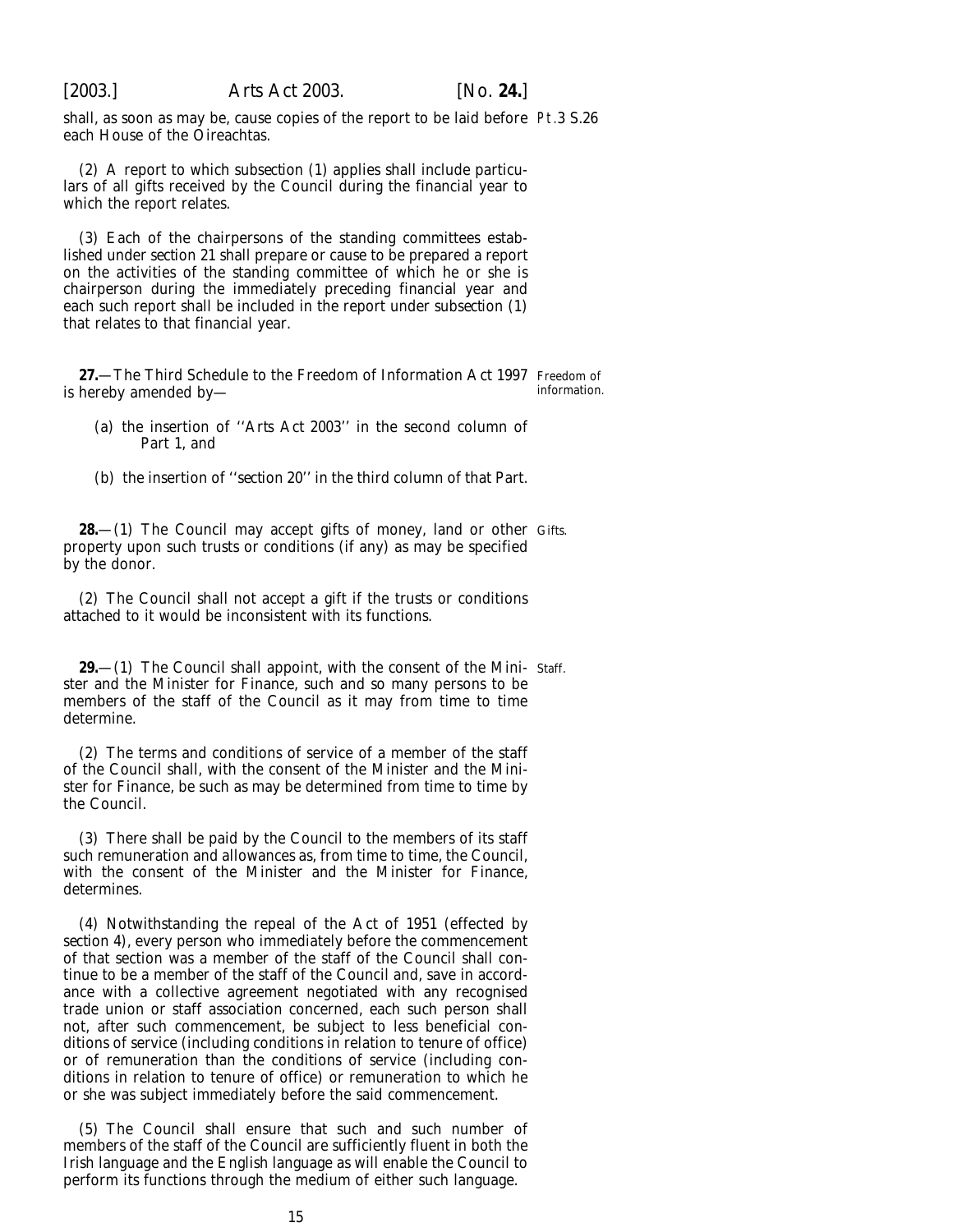| [No. 24.] | <i>Arts Act 2003.</i> | [2003.] |
|-----------|-----------------------|---------|
|           |                       |         |

<span id="page-15-0"></span>Pt.3 Remuneration of staff.

**30.**—The Council shall, in determining the remuneration or allowances for expenses to be paid to members of its staff or the other terms or conditions subject to which such members hold or are to hold their employment, have regard to Government or nationally agreed guidelines which are for the time being extant and to Government policy concerning remuneration and conditions of employment that is so extant and, in addition to the foregoing, the Council shall comply with any directives with regard to such remuneration, allowances, terms or conditions that the Minister may give to the Council with the consent of the Minister for Finance.

Superannuation. **31.**—(1) The Council may prepare and submit to the Minister a scheme or schemes for the granting of superannuation benefits to or in respect of such of the members of its staff (including the Director) as the Council shall think fit.

> (2) Every such scheme shall fix the time and conditions of retirement for all persons to, or in respect of whom, superannuation benefits are payable under the scheme, and different times and conditions may be fixed in respect of different classes of persons.

> (3) The Council may at any time prepare and submit to the Minister a scheme amending a scheme previously submitted and approved under this section or a scheme to which *subsection (5)* applies.

> (4) A scheme or amending scheme submitted to the Minister under this section shall, if approved by the Minister with the consent of the Minister for Finance, be carried out by the Council in accordance with its terms.

> (5) Notwithstanding the repeal of the Act of 1951 (effected by *section 4*), any scheme for the granting of superannuation benefits to or in respect of any members of staff of the Council in operation immediately before the commencement of the said *section 4* shall continue in operation after such commencement.

> (6) If any dispute arises as to the claim of any person to, or the amount of, any superannuation benefit in pursuance of a scheme under this section, such dispute shall be submitted to the Minister who shall refer it to the Minister for Finance whose decision shall be final.

> (7) No superannuation benefit shall be granted by the Council to or in respect of any of its staff (including the Director) who are members of a scheme under this section, nor shall any other arrangement be entered into for the provision of any superannuation benefit to such persons on their ceasing to hold office, other than in accordance with such scheme or schemes submitted and approved under this section.

> (8) The Minister shall cause every scheme submitted and approved under this section to be laid before each House of the Oireachtas as soon as may be after it is approved, and if either such House within the next 21 days on which that House sits after the scheme is laid before it, passes a resolution annulling the scheme, the scheme shall be annulled accordingly, but without prejudice to anything previously done thereunder.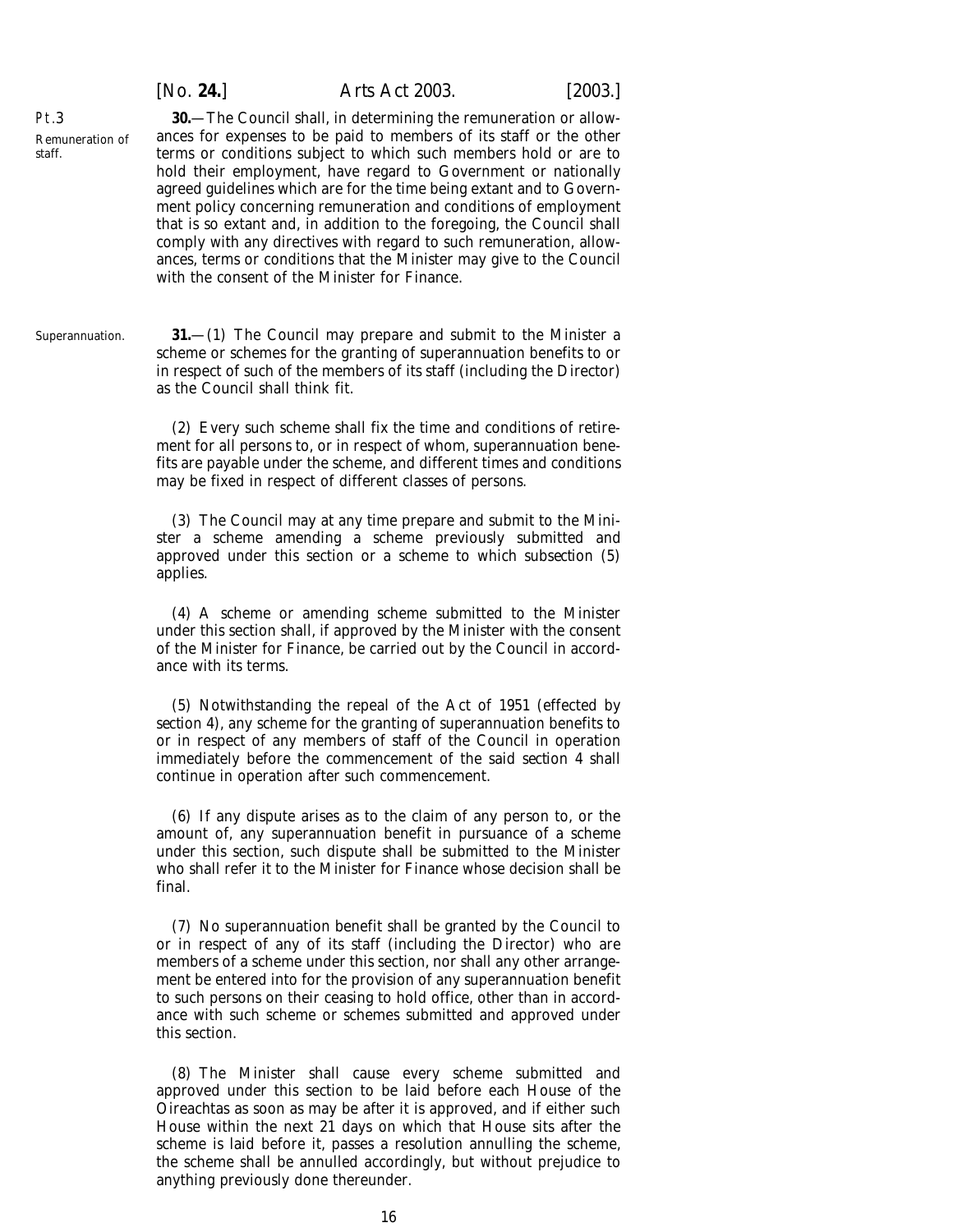<span id="page-16-0"></span>

**32.**—(1) The Minister may, by notice in writing, require the Coun- Pt.3 cil to produce to him or her, or such person as may be named in Examination of the notice, all such books of account, records or other documents accounts.(including documents stored in non-legible form) relating to the Council as are specified in the notice.

(2) The Minister or a person specified in a notice under *subsection (1)* may make and retain copies of, or copies of extracts from, any books of account, records or other documents (including documents stored in non-legible form) produced to him or her pursuant to a requirement under that subsection.

(3) The Council shall comply with a requirement in a notice under this section.

(4) A notice under this section shall be addressed to the Council and may be served on the Council by leaving it at, or sending it by post in a registered prepaid letter to, the principal office of the Council.